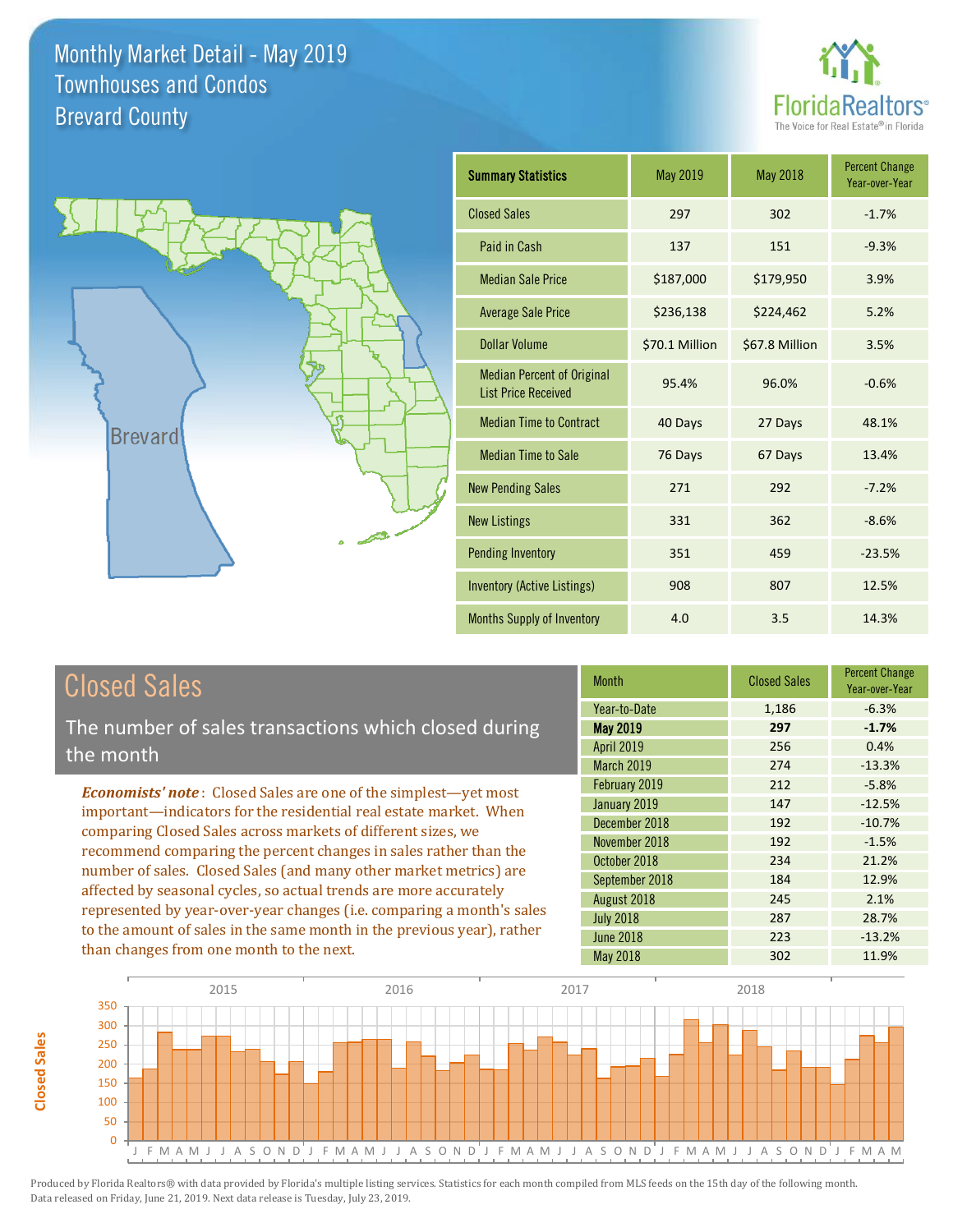

128 14.3%

120 4.3%

| Cash Sales                                                                     | <b>Month</b>      | <b>Cash Sales</b> | <b>Percent Change</b><br>Year-over-Year |
|--------------------------------------------------------------------------------|-------------------|-------------------|-----------------------------------------|
|                                                                                | Year-to-Date      | 581               | $-14.6%$                                |
| The number of Closed Sales during the month in which                           | <b>May 2019</b>   | 137               | $-9.3%$                                 |
| buyers exclusively paid in cash                                                | <b>April 2019</b> | 116               | $-12.1%$                                |
|                                                                                | <b>March 2019</b> | 138               | $-18.8%$                                |
|                                                                                | February 2019     | 108               | $-21.7%$                                |
|                                                                                | January 2019      | 82                | $-7.9%$                                 |
| <b>Economists' note:</b> Cash Sales can be a useful indicator of the extent to | December 2018     | 88                | $-17.0\%$                               |
| which investors are participating in the market. Why? Investors are            | November 2018     | 96                | $-11.9%$                                |
| far more likely to have the funds to purchase a home available up front,       | October 2018      | 121               | 21.0%                                   |
| whereas the typical homebuyer requires a mortgage or some other                | September 2018    | 94                | 23.7%                                   |

August 2018

July 2018

J F M A M J J A S O N D J F M A M J J A S O N D J F M A M J J A S O N D J F M A M J J A S O N D J F M A M 0 50 100 150 200 250 2015 2016 2017 2018

# Cash Sales as a Percentage of Closed Sales

form of financing. There are, of course, many possible exceptions, so

this statistic should be interpreted with care.

The percentage of Closed Sales during the month which were Cash Sales

*Economists' note* : This statistic is simply another way of viewing Cash Sales. The remaining percentages of Closed Sales (i.e. those not paid fully in cash) each month involved some sort of financing, such as mortgages, owner/seller financing, assumed loans, etc.

| <b>Month</b>      | <b>Percent of Closed</b><br>Sales Paid in Cash | <b>Percent Change</b><br>Year-over-Year |
|-------------------|------------------------------------------------|-----------------------------------------|
| Year-to-Date      | 49.0%                                          | $-8.8%$                                 |
| <b>May 2019</b>   | 46.1%                                          | $-7.8%$                                 |
| April 2019        | 45.3%                                          | $-12.5%$                                |
| <b>March 2019</b> | 50.4%                                          | $-6.3%$                                 |
| February 2019     | 50.9%                                          | $-17.0%$                                |
| January 2019      | 55.8%                                          | 5.3%                                    |
| December 2018     | 45.8%                                          | $-7.1%$                                 |
| November 2018     | 50.0%                                          | $-10.6%$                                |
| October 2018      | 51.7%                                          | $-0.2%$                                 |
| September 2018    | 51.1%                                          | 9.7%                                    |
| August 2018       | 49.0%                                          | 2.3%                                    |
| <b>July 2018</b>  | 44.6%                                          | $-11.2%$                                |
| <b>June 2018</b>  | 48.9%                                          | $-4.9%$                                 |
| <b>May 2018</b>   | 50.0%                                          | $-3.7%$                                 |

June 2018 **109** -17.4%

May 2018 151 7.9%

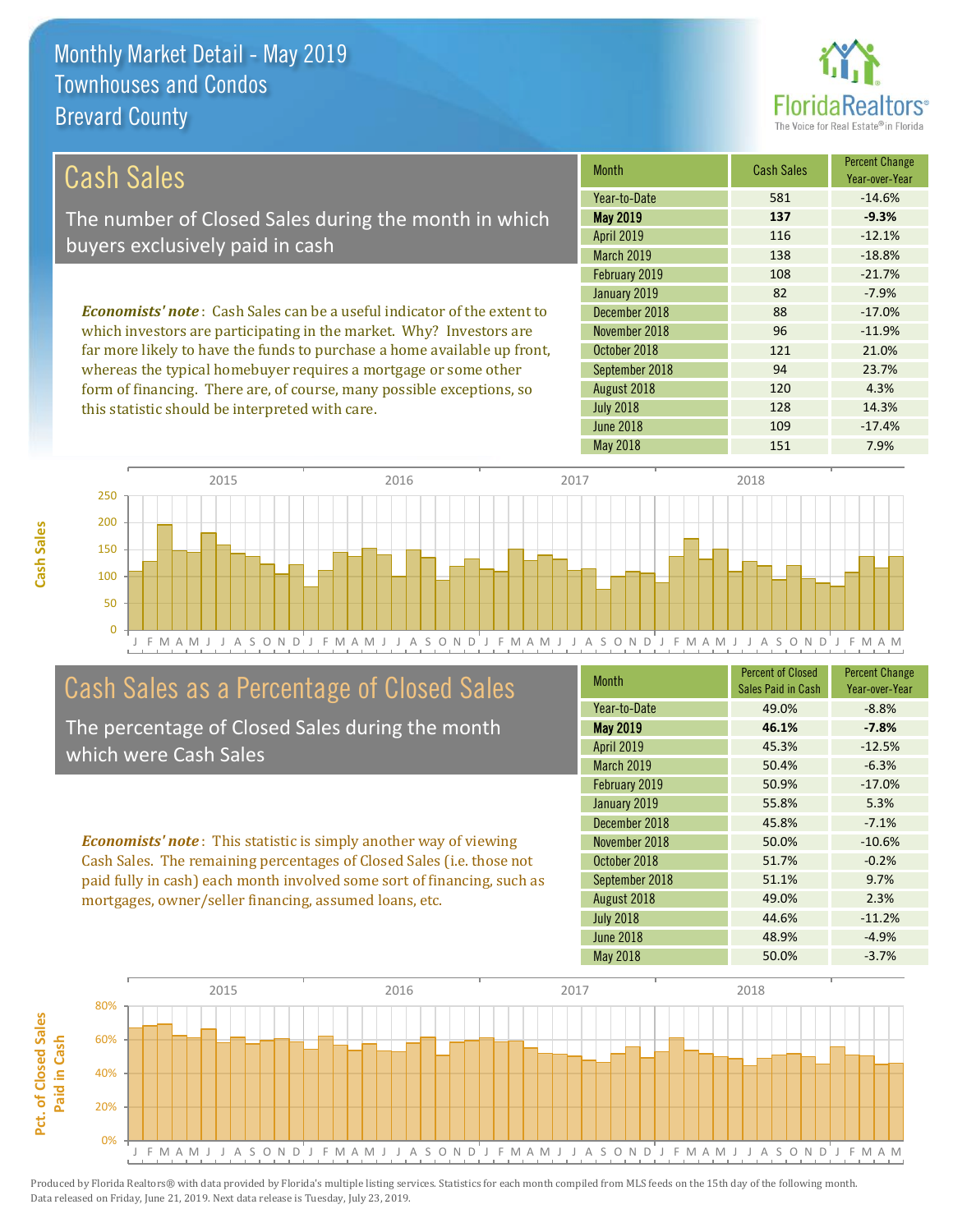

Year-over-Year

#### *Economists' note* : Median Sale Price is our preferred summary statistic for price activity because, unlike Average Sale Price, Median Sale Price is not sensitive to high sale prices for small numbers of homes that may not be characteristic of the market area. Keep in mind that median price trends over time are not always solely caused by changes in the general value of local real estate. Median sale price only reflects the values of the homes that *sold* each month, and the mix of the types of homes that sell can change over time. July 2018 **\$170,750** 6.1% June 2018 **\$175,000** 14.0% September 2018 **\$169,000** 3.7% August 2018 **\$180,000** 17.6% \$173,500 10.9% January 2019 **\$169,400** \$169,400 13.0% October 2018 **\$175,000** 9.4% April 2019 **\$173,500** -8.7% March 2019 **\$185,000** 15.6% December 2018 **\$185,000** 5.7% November 2018 **\$165,250** 3.3% February 2019 Month Median Sale Price Percent Change May 2019 **\$187,000 3.9%** Year-to-Date \$180,000 5.9% Median Sale Price The median sale price reported for the month (i.e. 50% of sales were above and 50% of sales were below)



### Average Sale Price

The average sale price reported for the month (i.e. total sales in dollars divided by the number of sales)

*Economists' note* : Usually, we prefer Median Sale Price over Average Sale Price as a summary statistic for home prices. However, Average Sale Price does have its uses—particularly when it is analyzed alongside the Median Sale Price. For one, the relative difference between the two statistics can provide some insight into the market for higher-end homes in an area.

| Month            | <b>Average Sale Price</b> | <b>Percent Change</b><br>Year-over-Year |
|------------------|---------------------------|-----------------------------------------|
| Year-to-Date     | \$224,880                 | 7.2%                                    |
| <b>May 2019</b>  | \$236,138                 | 5.2%                                    |
| April 2019       | \$228,546                 | 2.6%                                    |
| March 2019       | \$228,785                 | 11.1%                                   |
| February 2019    | \$213,441                 | 13.6%                                   |
| January 2019     | \$204,972                 | 2.1%                                    |
| December 2018    | \$212,250                 | 1.4%                                    |
| November 2018    | \$206,978                 | 5.9%                                    |
| October 2018     | \$211,618                 | 10.2%                                   |
| September 2018   | \$202,247                 | 4.3%                                    |
| August 2018      | \$212,710                 | 18.1%                                   |
| <b>July 2018</b> | \$208,816                 | 10.9%                                   |
| <b>June 2018</b> | \$204,126                 | 11.7%                                   |
| <b>May 2018</b>  | \$224,462                 | 18.8%                                   |

May 2018 **\$179,950** 10.7%



**Average Sale Price**

**Average Sale Price**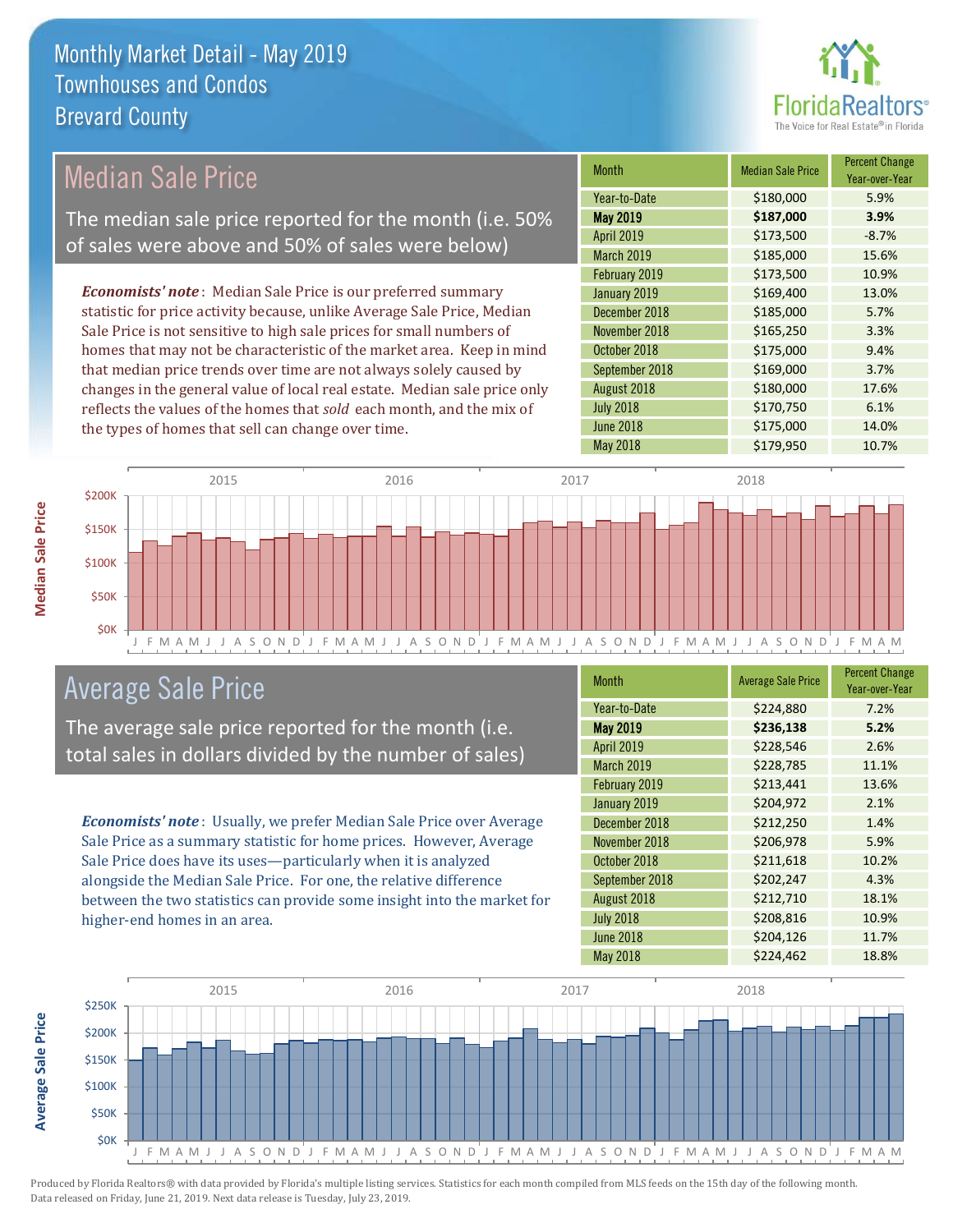

#### ollar Volume

The sum of the sale prices for all sales which closed during the month

*Economists' note* : Dollar Volume is simply the sum of all sale prices in a given time period, and can quickly be calculated by multiplying Closed Sales by Average Sale Price. It is a strong indicator of the health of the real estate industry in a market, and is of particular interest to real estate professionals, investors, analysts, and government agencies. Potential home sellers and home buyers, on the other hand, will likely be better served by paying attention to trends in the two components of Dollar Volume (i.e. sales and prices) individually.

| <b>Month</b>      | <b>Dollar Volume</b> | <b>Percent Change</b><br>Year-over-Year |
|-------------------|----------------------|-----------------------------------------|
| Year-to-Date      | \$266.7 Million      | 0.4%                                    |
| <b>May 2019</b>   | \$70.1 Million       | 3.5%                                    |
| <b>April 2019</b> | \$58.5 Million       | 3.0%                                    |
| March 2019        | \$62.7 Million       | $-3.7%$                                 |
| February 2019     | \$45.2 Million       | 7.0%                                    |
| January 2019      | \$30.1 Million       | $-10.6%$                                |
| December 2018     | \$40.8 Million       | $-9.4%$                                 |
| November 2018     | \$39.7 Million       | 4.3%                                    |
| October 2018      | \$49.5 Million       | 33.6%                                   |
| September 2018    | \$37.2 Million       | 17.8%                                   |
| August 2018       | \$52.1 Million       | 20.6%                                   |
| <b>July 2018</b>  | \$59.9 Million       | 42.8%                                   |
| <b>June 2018</b>  | \$45.5 Million       | $-3.1%$                                 |
| <b>May 2018</b>   | \$67.8 Million       | 32.8%                                   |



# Median Percent of Original List Price Received

The median of the sale price (as a percentage of the original list price) across all properties selling during the month

*Economists' note* : The Median Percent of Original List Price Received is useful as an indicator of market recovery, since it typically rises as buyers realize that the market may be moving away from them and they need to match the selling price (or better it) in order to get a contract on the house. This is usually the last measure to indicate a market has shifted from down to up, so it is what we would call a *lagging* indicator.

| <b>Month</b>      | Med. Pct. of Orig.<br><b>List Price Received</b> | <b>Percent Change</b><br>Year-over-Year |
|-------------------|--------------------------------------------------|-----------------------------------------|
| Year-to-Date      | 95.4%                                            | $-0.2%$                                 |
| <b>May 2019</b>   | 95.4%                                            | $-0.6%$                                 |
| April 2019        | 95.6%                                            | $-0.2%$                                 |
| <b>March 2019</b> | 95.2%                                            | 0.2%                                    |
| February 2019     | 95.3%                                            | $-0.6%$                                 |
| January 2019      | 95.5%                                            | 0.0%                                    |
| December 2018     | 94.7%                                            | $-1.3%$                                 |
| November 2018     | 94.5%                                            | $-0.7%$                                 |
| October 2018      | 95.6%                                            | 0.3%                                    |
| September 2018    | 94.7%                                            | $-0.5%$                                 |
| August 2018       | 95.8%                                            | $-0.3%$                                 |
| <b>July 2018</b>  | 95.7%                                            | 0.4%                                    |
| <b>June 2018</b>  | 95.9%                                            | 1.3%                                    |
| <b>May 2018</b>   | 96.0%                                            | 0.7%                                    |

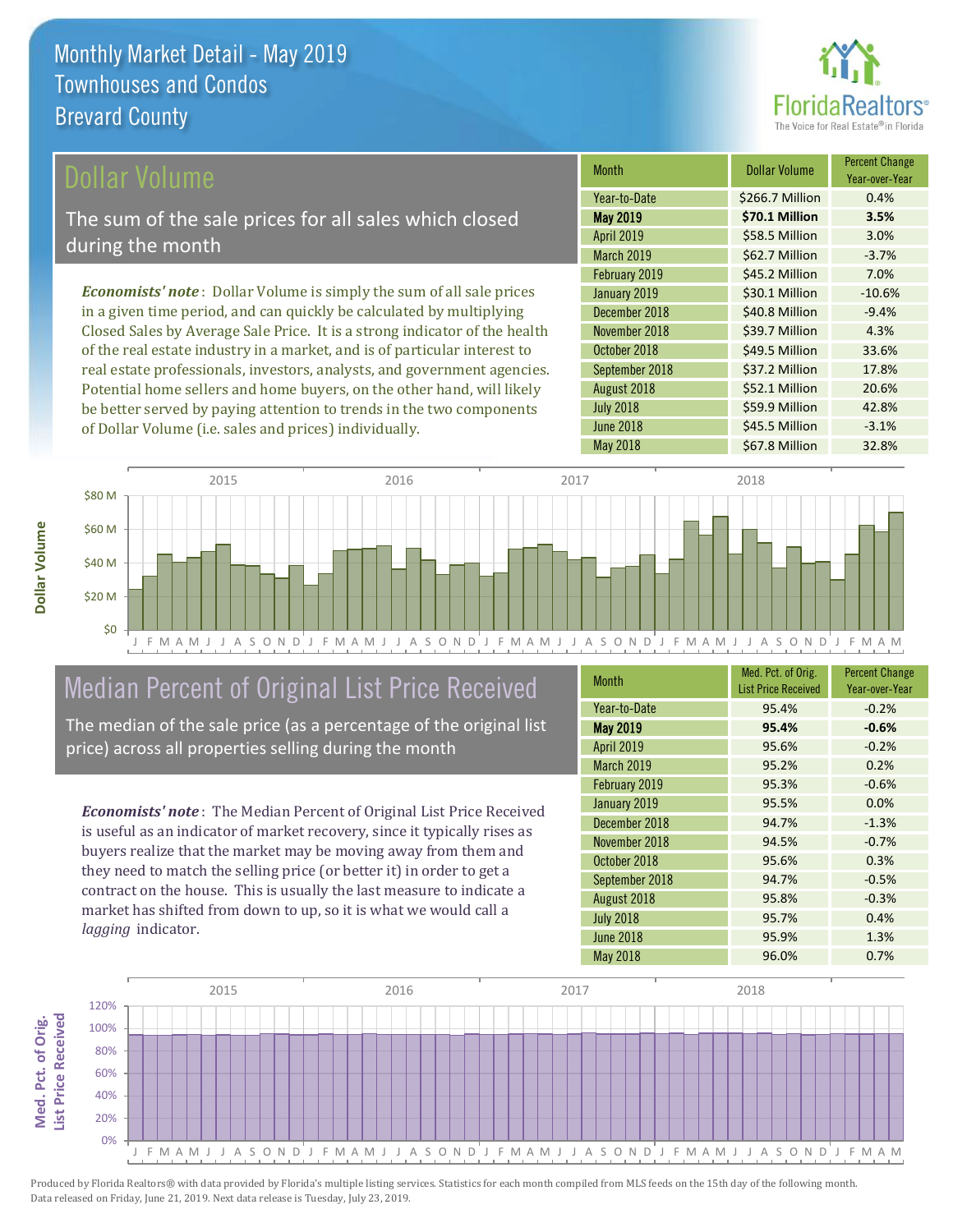

## Median Time to Contract

The median number of days between the listing date and contract date for all Closed Sales during the month

*Economists' note* : Like Time to Sale, Time to Contract is a measure of the length of the home selling process calculated for sales which closed during the month. The difference is that Time to Contract measures the number of days between the initial listing of a property and the signing of the contract which eventually led to the closing of the sale. When the gap between Median Time to Contract and Median Time to Sale grows, it is usually a sign of longer closing times and/or declining numbers of cash sales.

| <b>Month</b>     | <b>Median Time to</b><br>Contract | <b>Percent Change</b><br>Year-over-Year |
|------------------|-----------------------------------|-----------------------------------------|
| Year-to-Date     | 43 Days                           | 53.6%                                   |
| <b>May 2019</b>  | 40 Days                           | 48.1%                                   |
| April 2019       | 51 Days                           | 121.7%                                  |
| March 2019       | 45 Days                           | 18.4%                                   |
| February 2019    | 49 Days                           | 157.9%                                  |
| January 2019     | 35 Days                           | $-7.9%$                                 |
| December 2018    | 43 Days                           | 26.5%                                   |
| November 2018    | 38 Days                           | $-13.6%$                                |
| October 2018     | 30 Days                           | $-21.1%$                                |
| September 2018   | 32 Days                           | 3.2%                                    |
| August 2018      | 25 Days                           | $-19.4%$                                |
| <b>July 2018</b> | 34 Days                           | 25.9%                                   |
| <b>June 2018</b> | 34 Days                           | 17.2%                                   |
| <b>May 2018</b>  | 27 Days                           | $-12.9%$                                |



### Median Time to Sale

**Median Time to** 

**Median Time to** 

The median number of days between the listing date and closing date for all Closed Sales during the month

*Economists' note* : Time to Sale is a measure of the length of the home selling process, calculated as the number of days between the initial listing of a property and the closing of the sale. *Median* Time to Sale is the amount of time the "middle" property selling this month was on the market. That is, 50% of homes selling this month took *less* time to sell, and 50% of homes took *more* time to sell. Median Time to Sale gives a more accurate picture than Average Time to Sale, which can be skewed upward by small numbers of properties taking an abnormally long time to sell.

| <b>Month</b>      | <b>Median Time to Sale</b> | <b>Percent Change</b><br>Year-over-Year |
|-------------------|----------------------------|-----------------------------------------|
| Year-to-Date      | 79 Days                    | 19.7%                                   |
| <b>May 2019</b>   | 76 Days                    | 13.4%                                   |
| April 2019        | 83 Days                    | 38.3%                                   |
| <b>March 2019</b> | 78 Days                    | 4.0%                                    |
| February 2019     | 81 Days                    | 37.3%                                   |
| January 2019      | 74 Days                    | 0.0%                                    |
| December 2018     | 78 Days                    | 5.4%                                    |
| November 2018     | 73 Days                    | $-5.2%$                                 |
| October 2018      | 66 Days                    | $-10.8%$                                |
| September 2018    | 71 Days                    | $-4.1%$                                 |
| August 2018       | 62 Days                    | $-7.5%$                                 |
| <b>July 2018</b>  | 64 Days                    | $-8.6%$                                 |
| <b>June 2018</b>  | 71 Days                    | 14.5%                                   |
| <b>May 2018</b>   | 67 Days                    | $-5.6%$                                 |

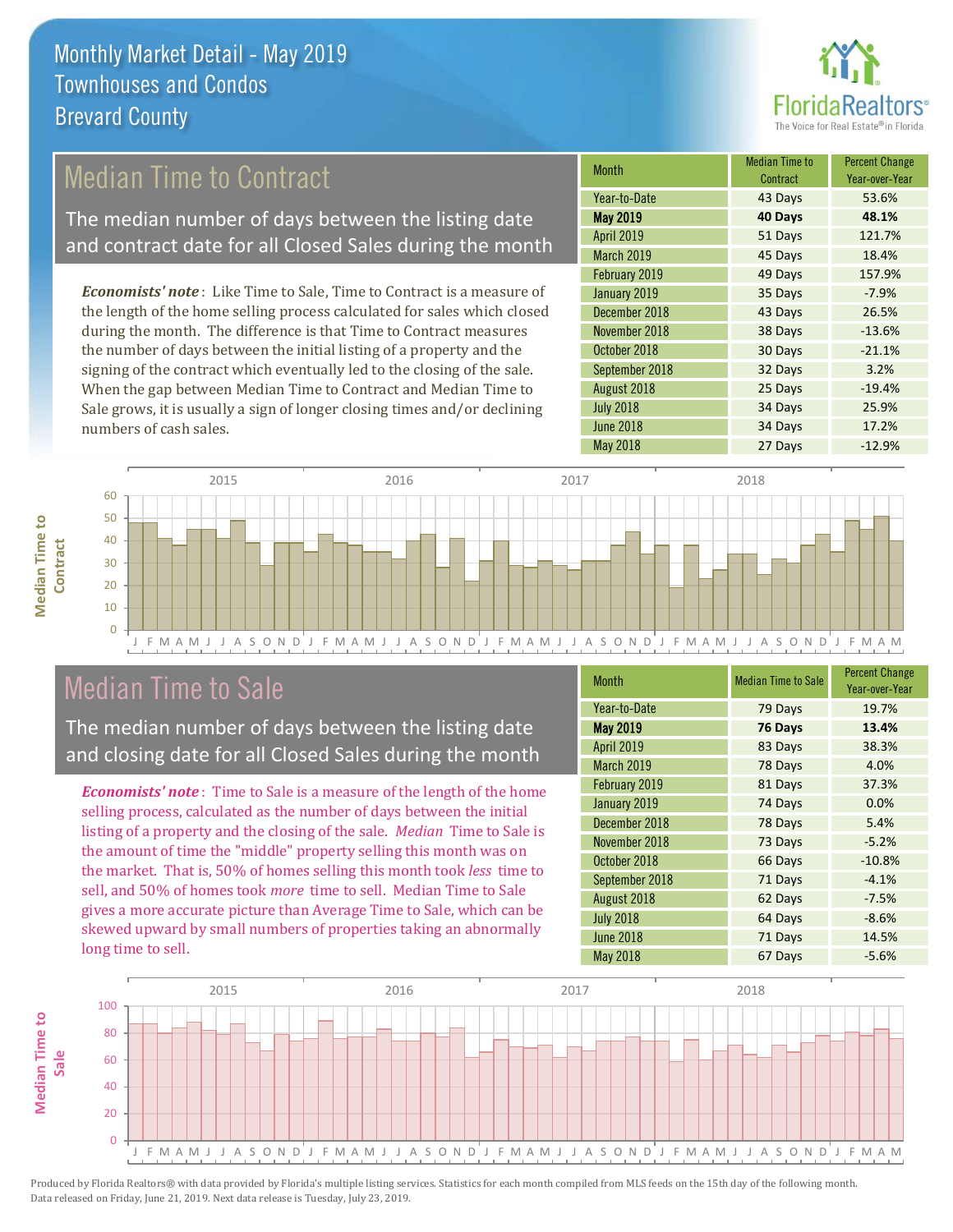distressed properties for sale.



| <b>New Pending Sales</b>                                                       | <b>Month</b>      | <b>New Pending Sales</b> | <b>Percent Change</b><br>Year-over-Year |
|--------------------------------------------------------------------------------|-------------------|--------------------------|-----------------------------------------|
|                                                                                | Year-to-Date      | 1,354                    | $-10.2%$                                |
| The number of listed properties that went under                                | <b>May 2019</b>   | 271                      | $-7.2%$                                 |
| contract during the month                                                      | <b>April 2019</b> | 279                      | $-9.1%$                                 |
|                                                                                | <b>March 2019</b> | 285                      | $-13.6%$                                |
|                                                                                | February 2019     | 273                      | $-13.3%$                                |
| <b>Economists' note</b> : Because of the typical length of time it takes for a | January 2019      | 246                      | $-6.5%$                                 |
| sale to close, economists consider Pending Sales to be a decent                | December 2018     | 151                      | $-21.4%$                                |
| indicator of potential future Closed Sales. It is important to bear in         | November 2018     | 187                      | $-15.8%$                                |
| mind, however, that not all Pending Sales will be closed successfully.         | October 2018      | 222                      | 3.7%                                    |
| So, the effectiveness of Pending Sales as a future indicator of Closed         | September 2018    | 225                      | 47.1%                                   |

J F M A M J J A S O N D J F M A M J J A S O N D J F M A M J J A S O N D J F M A M J J A S O N D J F M A M  $\Omega$ 50 100 150 200 250 300 350 2015 2016 2017 2018

# New Listings

The number of properties put onto the market during the month

Sales is susceptible to changes in market conditions such as the availability of financing for homebuyers and the inventory of

*Economists' note* : New Listings tend to rise in delayed response to increasing prices, so they are often seen as a lagging indicator of market health. As prices rise, potential sellers raise their estimations of value—and in the most recent cycle, rising prices have freed up many potential sellers who were previously underwater on their mortgages. Note that in our calculations, we take care to not include properties that were recently taken off the market and quickly relisted, since these are not really *new* listings.

| <b>Month</b>      | <b>New Listings</b> | <b>Percent Change</b><br>Year-over-Year |
|-------------------|---------------------|-----------------------------------------|
| Year-to-Date      | 1,637               | $-7.9%$                                 |
| <b>May 2019</b>   | 331                 | $-8.6%$                                 |
| <b>April 2019</b> | 309                 | $-10.4%$                                |
| <b>March 2019</b> | 313                 | $-8.7%$                                 |
| February 2019     | 310                 | $-9.6%$                                 |
| January 2019      | 374                 | $-2.6%$                                 |
| December 2018     | 212                 | $-4.1%$                                 |
| November 2018     | 279                 | 8.6%                                    |
| October 2018      | 281                 | 10.6%                                   |
| September 2018    | 271                 | 63.3%                                   |
| August 2018       | 338                 | 11.6%                                   |
| <b>July 2018</b>  | 272                 | $-8.4%$                                 |
| <b>June 2018</b>  | 258                 | 1.2%                                    |
| <b>May 2018</b>   | 362                 | 13.8%                                   |

May 2018 292 292 3.9%

July 2018 251 2.4% June 2018 234 234 3.3%

August 2018 **258** -4.1%



Produced by Florida Realtors® with data provided by Florida's multiple listing services. Statistics for each month compiled from MLS feeds on the 15th day of the following month. Data released on Friday, June 21, 2019. Next data release is Tuesday, July 23, 2019.

**New Listings**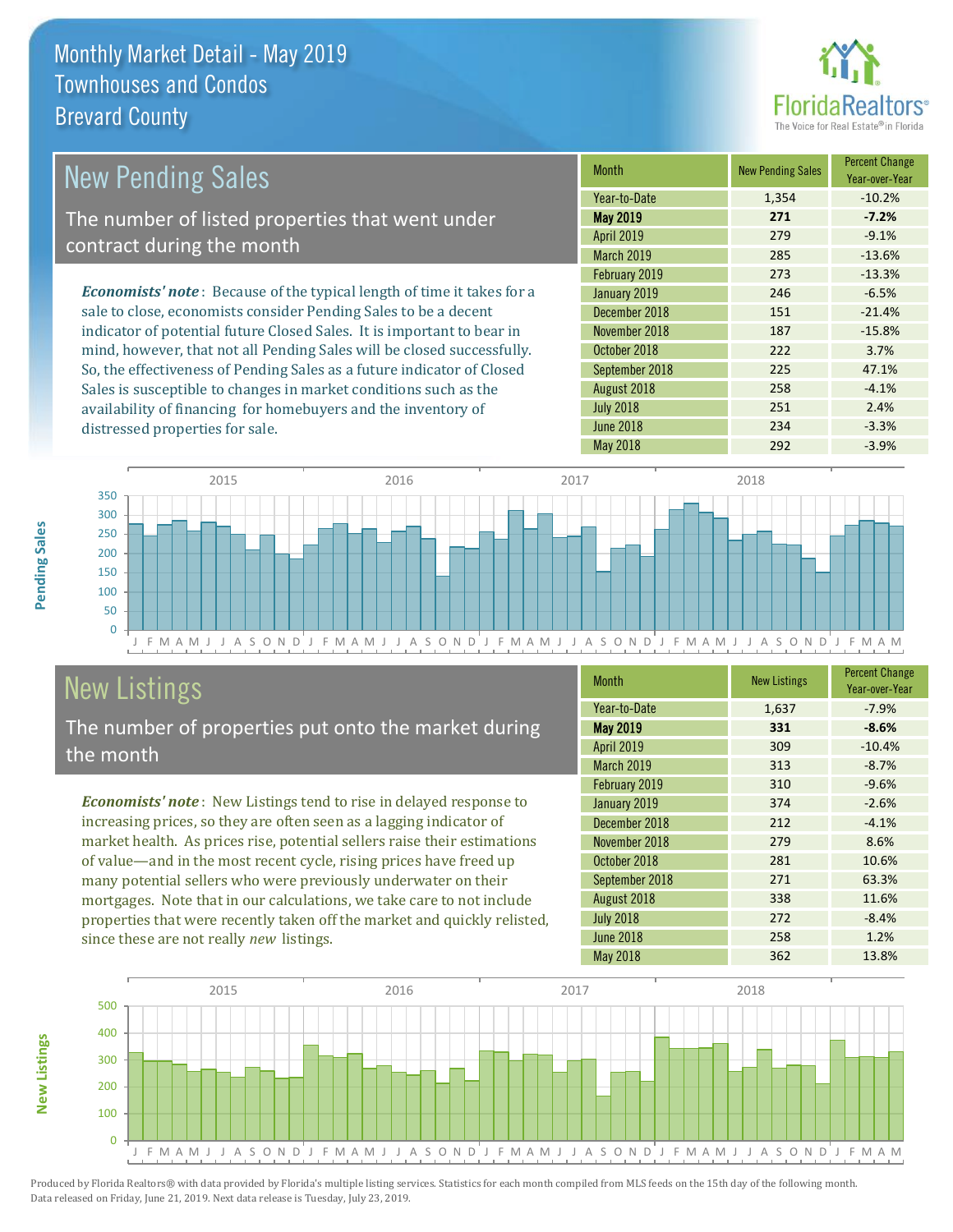

# Inventory (Active Listings) The number of property listings active at the end of the month

*Economists' note* : There are a number of ways to define and calculate Inventory. Our method is to simply count the number of active listings on the last day of the month, and hold this number to compare with the same month the following year. Inventory rises when New Listings are outpacing the number of listings that go off-market (regardless of whether they actually sell). Likewise, it falls when New Listings aren't keeping up with the rate at which homes are going off-market.

| <b>Month</b>             | Inventory | <b>Percent Change</b><br>Year-over-Year |
|--------------------------|-----------|-----------------------------------------|
| <b>YTD (Monthly Avg)</b> | 939       | 16.9%                                   |
| May 2019                 | 908       | 12.5%                                   |
| April 2019               | 902       | 15.1%                                   |
| <b>March 2019</b>        | 931       | 18.3%                                   |
| February 2019            | 967       | 18.2%                                   |
| January 2019             | 989       | 20.6%                                   |
| December 2018            | 904       | 23.8%                                   |
| November 2018            | 898       | 19.6%                                   |
| October 2018             | 846       | 13.7%                                   |
| September 2018           | 819       | 10.8%                                   |
| August 2018              | 802       | 4.7%                                    |
| <b>July 2018</b>         | 769       | $-0.4%$                                 |
| <b>June 2018</b>         | 775       | 0.8%                                    |
| <b>May 2018</b>          | 807       | 1.9%                                    |



# Months Supply of Inventory

An estimate of the number of months it will take to deplete the current Inventory given recent sales rates

*Economists' note* : MSI is a useful indicator of market conditions. The benchmark for a balanced market (favoring neither buyer nor seller) is 5.5 months of inventory. Anything higher is traditionally a buyers' market, and anything lower is a sellers' market. There is no single accepted way of calculating MSI. A common method is to divide current Inventory by the most recent month's Closed Sales count, but this count is a usually poor predictor of future Closed Sales due to seasonal cycles. To eliminate seasonal effects, we use the 12-month average of monthly Closed Sales instead.

| <b>Month</b>             | <b>Months Supply</b> | <b>Percent Change</b><br>Year-over-Year |
|--------------------------|----------------------|-----------------------------------------|
| <b>YTD (Monthly Avg)</b> | 4.1                  | 13.9%                                   |
| May 2019                 | 4.0                  | 14.3%                                   |
| April 2019               | 3.9                  | 11.4%                                   |
| March 2019               | 4.1                  | 17.1%                                   |
| February 2019            | 4.2                  | 13.5%                                   |
| January 2019             | 4.2                  | 10.5%                                   |
| December 2018            | 3.8                  | 15.2%                                   |
| November 2018            | 3.8                  | 11.8%                                   |
| October 2018             | 3.6                  | 5.9%                                    |
| September 2018           | 3.5                  | 2.9%                                    |
| August 2018              | 3.5                  | 2.9%                                    |
| <b>July 2018</b>         | 3.3                  | $-2.9%$                                 |
| <b>June 2018</b>         | 3.4                  | $-2.9%$                                 |
| <b>May 2018</b>          | 3.5                  | $-2.8%$                                 |

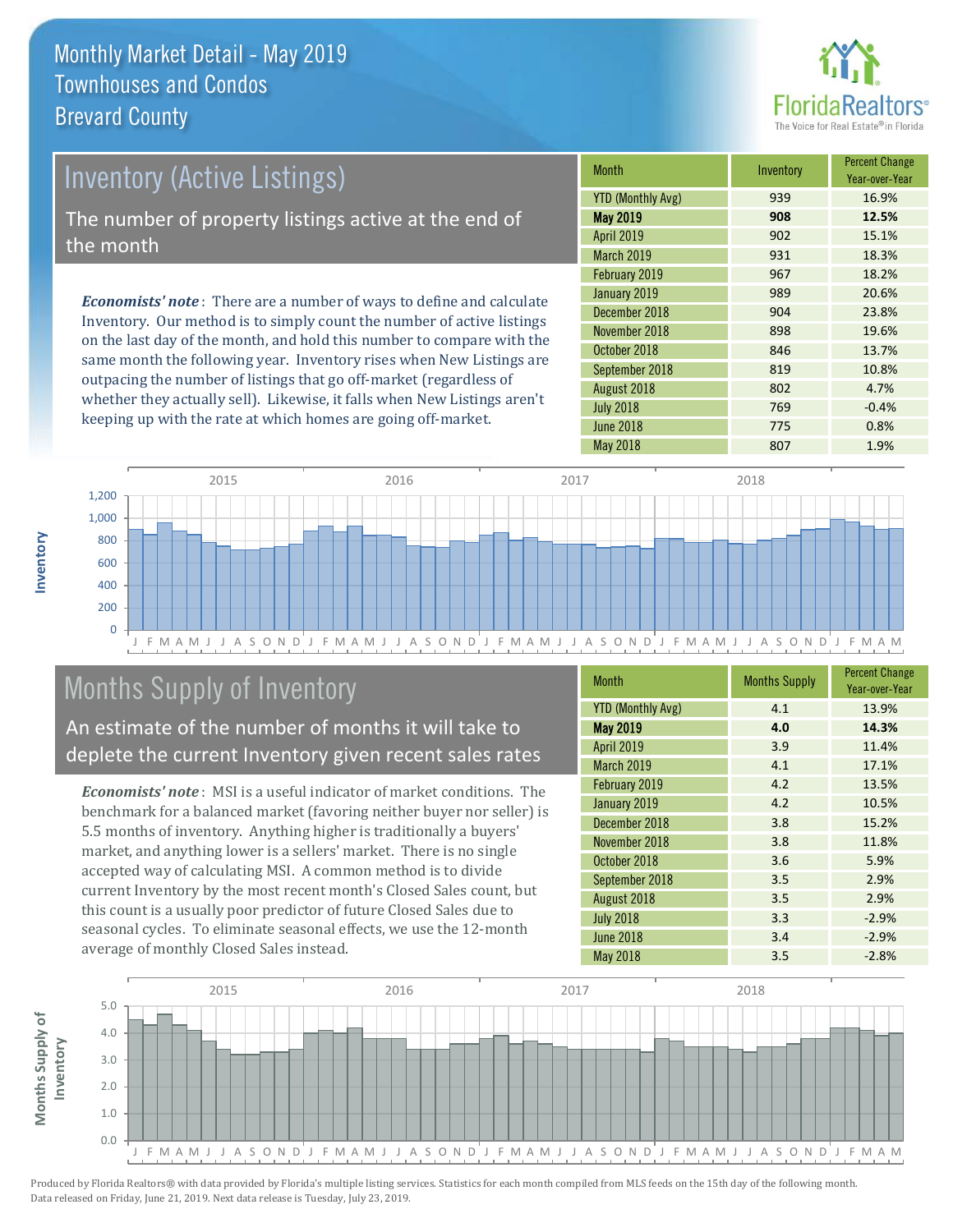than changes from one month to the next.



#### \$100,000 - \$149,999 53 -13.1% Sale Price Closed Sales Percent Change Year-over-Year Less than \$50,000  $\overline{4}$  and  $\overline{4}$  -42.9%  $$50.000 - $99.999$  47 -6.0% \$150,000 - \$199,999 52 10.6% \$200,000 - \$249,999 38 22.6% \$400,000 - \$599,999 16 -38.5% \$600,000 - \$999,999 17 183.3% *Economists' note:* Closed Sales are one of the simplest—yet most important—indicators for the residential real estate market. When comparing Closed Sales across markets of different sizes, we recommend comparing the percent changes in sales rather than the number of sales. Closed Sales (and many other market metrics) are affected by seasonal cycles, so actual trends are more accurately represented by year-over-year changes (i.e. comparing a month's sales to the amount of sales in the same month in the previous year), rather \$250,000 - \$299,999 29 7.4% \$300,000 - \$399,999 41 -10.9% Closed Sales by Sale Price The number of sales transactions which closed during the month



#### Median Time to Contract by Sale Price The median number of days between the listing date and contract date for all Closed Sales during the month

*Economists' note* : Like Time to Sale, Time to Contract is a measure of the length of the home selling process calculated for sales which closed during the month. The difference is that Time to Contract measures the number of days between the initial listing of a property and the signing of the contract which eventually led to the closing of the sale. When the gap between Median Time to Contract and Median Time to Sale grows, it is usually a sign of longer closing times and/or declining numbers of cash sales.

| <b>Sale Price</b>     | <b>Median Time to</b><br>Contract | <b>Percent Change</b><br>Year-over-Year |
|-----------------------|-----------------------------------|-----------------------------------------|
| Less than \$50,000    | 60 Days                           | 11.1%                                   |
| $$50,000 - $99,999$   | 39 Days                           | 160.0%                                  |
| $$100,000 - $149,999$ | 25 Days                           | 4.2%                                    |
| $$150,000 - $199,999$ | 35 Days                           | 118.8%                                  |
| \$200,000 - \$249,999 | 57 Days                           | 307.1%                                  |
| \$250,000 - \$299,999 | 49 Days                           | $-25.8%$                                |
| \$300,000 - \$399,999 | 79 Days                           | 119.4%                                  |
| \$400,000 - \$599,999 | 67 Days                           | 71.8%                                   |
| \$600,000 - \$999,999 | 55 Days                           | 77.4%                                   |
| \$1,000,000 or more   | (No Sales)                        | N/A                                     |

\$1,000,000 or more 0 0 -100.0%



**Closed Sales**

**Median Time to Contract Median Time to Contract**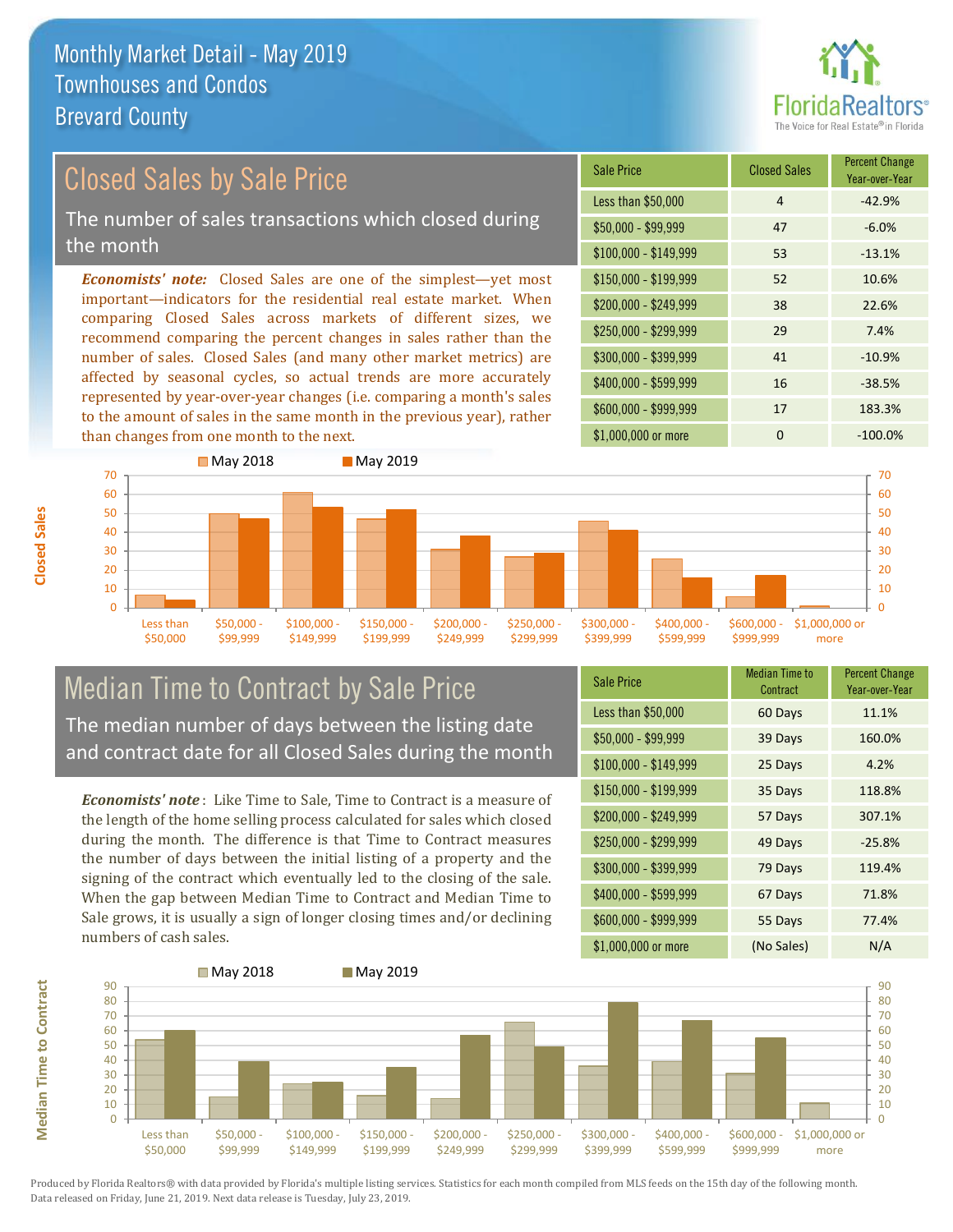

# New Listings by Initial Listing Price

The number of properties put onto the market during the month

*Economists' note:* New Listings tend to rise in delayed response to increasing prices, so they are often seen as a lagging indicator of market health. As prices rise, potential sellers raise their estimations of value—and in the most recent cycle, rising prices have freed up many potential sellers who were previously underwater on their mortgages. Note that in our calculations, we take care to not include properties that were recently taken off the market and quickly relisted, since these are not really *new* listings.





#### Inventory by Current Listing Price The number of property listings active at the end of the month

*Economists' note* : There are a number of ways to define and calculate Inventory. Our method is to simply count the number of active listings on the last day of the month, and hold this number to compare with the same month the following year. Inventory rises when New Listings are outpacing the number of listings that go off-market (regardless of whether they actually sell). Likewise, it falls when New Listings aren't keeping up with the rate at which homes are going off-market.

| <b>Current Listing Price</b> | Inventory | <b>Percent Change</b><br>Year-over-Year |
|------------------------------|-----------|-----------------------------------------|
| Less than \$50,000           | 9         | 0.0%                                    |
| $$50,000 - $99,999$          | 64        | $-36.0%$                                |
| $$100,000 - $149,999$        | 131       | 61.7%                                   |
| $$150,000 - $199,999$        | 134       | 65.4%                                   |
| \$200,000 - \$249,999        | 98        | 6.5%                                    |
| \$250,000 - \$299,999        | 102       | 4.1%                                    |
| \$300,000 - \$399,999        | 170       | 17.2%                                   |
| \$400,000 - \$599,999        | 119       | $-5.6%$                                 |
| \$600,000 - \$999,999        | 71        | 6.0%                                    |
| \$1,000,000 or more          | 10        | 25.0%                                   |



Produced by Florida Realtors® with data provided by Florida's multiple listing services. Statistics for each month compiled from MLS feeds on the 15th day of the following month. Data released on Friday, June 21, 2019. Next data release is Tuesday, July 23, 2019.

**Inventory**